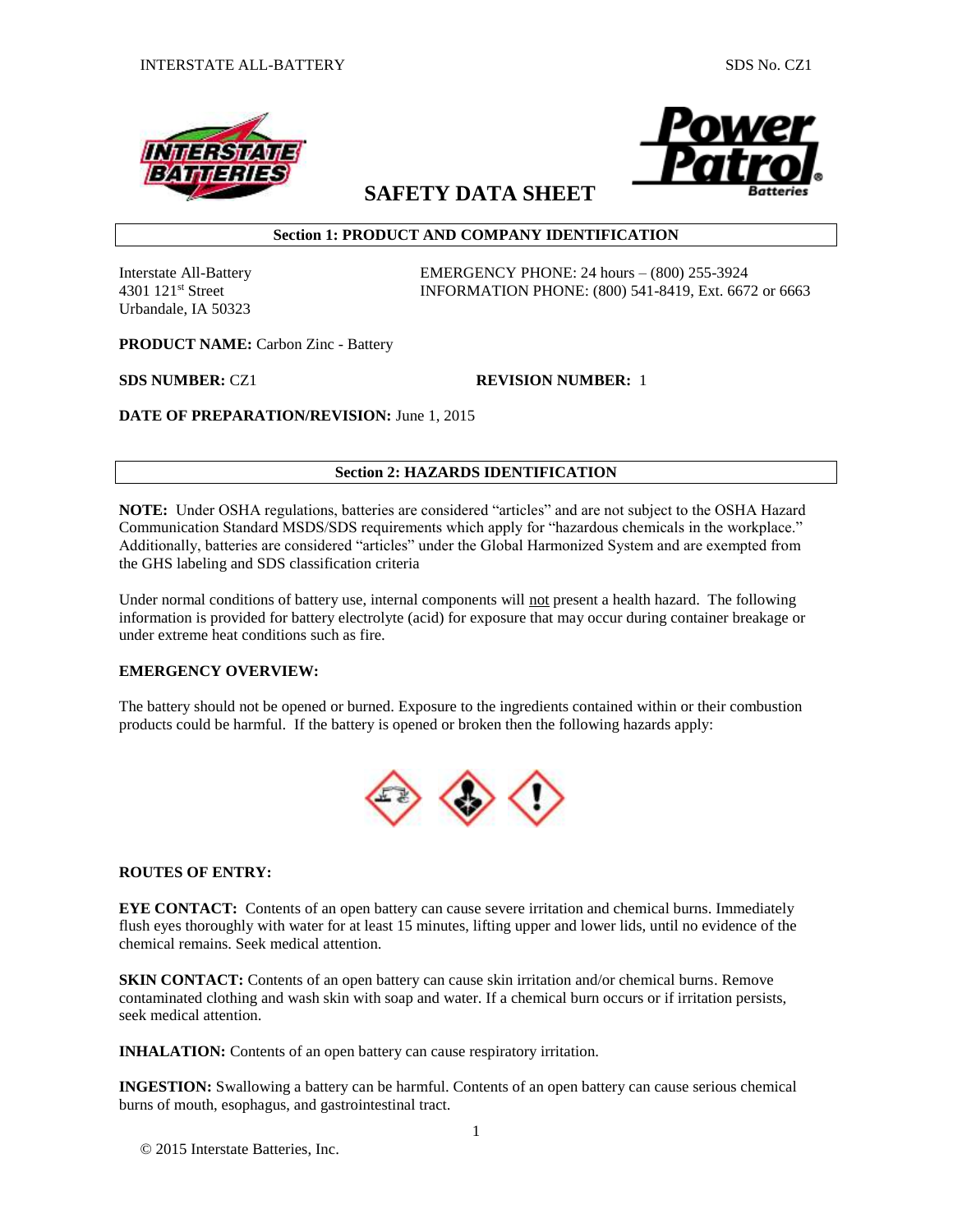## **ACUTE HEALTH EFFECTS:**

Exposure and/or contact with battery electrolyte (acid) may lead to acute irritation of the skin, corneal damage of the eyes, and irritation of the mucous membranes of the eyes and upper respiratory system, including lung.

### **CHRONIC HEALTH EFFECTS:**

Mutagenic data has been reported with Zinc Chloride.

## **MEDICAL CONDITIONS AGGRAVATED BY EXPOSURE:**

A knowledge of the available toxicology information and of the physical and chemical properties of the material suggests that overexposure in unlikely to aggravate existing medical conditions.

### **Section 3: COMPOSITION/INFORMATION ON INGREDIENTS**

| <b>Material</b>                                  | % by Wt.  | <b>CAS Number</b> | <b>Eight Hour Exposure Limits</b>                                                |                                                                                               |
|--------------------------------------------------|-----------|-------------------|----------------------------------------------------------------------------------|-----------------------------------------------------------------------------------------------|
|                                                  |           |                   | <b>OSHA</b>                                                                      | <b>ACGIH</b>                                                                                  |
|                                                  |           |                   | <b>PEL</b>                                                                       | <b>TLV</b>                                                                                    |
| <b>Acetylene Black</b>                           | $3 - 7\%$ | 1333-86-4         | $3.5 \mu g/m^3$ TWA<br>(as carbon black)                                         | $3.5 \mu g/m^3$ TWA<br>(as carbon black)                                                      |
| <b>Ammonium Chloride</b>                         | $0-10%$   | 12125-02-9        | None Established                                                                 | 10 μg/m <sup>3</sup> TWA (fume)<br>$20 \mu g/m^3$ STEL (fume)                                 |
| <b>Manganese Dioxide</b>                         | 15-31%    | 1313-13-9         | $5 \mu g/m^3$ CEILING (as Mn)                                                    | $0.2 \mu g/m^3$ TWA (as Mn)                                                                   |
| Zinc                                             | 7-42%     | 7440-66-6         | $15 \mu g/m^3$ TWA<br>(total dust)<br>$5 \mu g/m^3$ TWA<br>(respirable fraction) | $10 \mu g/m3 TWA$<br>(inhalable particulate)<br>$3 \mu g/m^3$ TWA<br>(respirable particulate) |
| <b>Zinc Chloride</b>                             | $2 - 10%$ | 7646-85-7         | $1 \mu g/m^3 TWA$ (fume)                                                         | $1 \mu g/m^3$ TWA (fume)<br>$2 \mu g/m^3$ STEL (fume)                                         |
| <b>Non-Hazardous</b><br><b>Components: Steel</b> | 23-28%    | 7439-89-6         | None Established                                                                 | Non Established                                                                               |

### **Section 4: FIRST AID MEASURES**

**EYE CONTACT:** Immediately rinse with cool running water for at least 15 minutes. Seek medical attention immediately after rinsing.

**SKIN CONTACT:** Wash thoroughly with soap and water. If acid is splashed on clothing or shoes, remove immediately and discard.

**INHALATION:** Remove from exposure to fresh air and consult a physician if any of the acute effects listed above develop.

**INGESTION:** Do not induce vomiting. Rinse mouth and surrounding area with water. Refer to a physician immediately.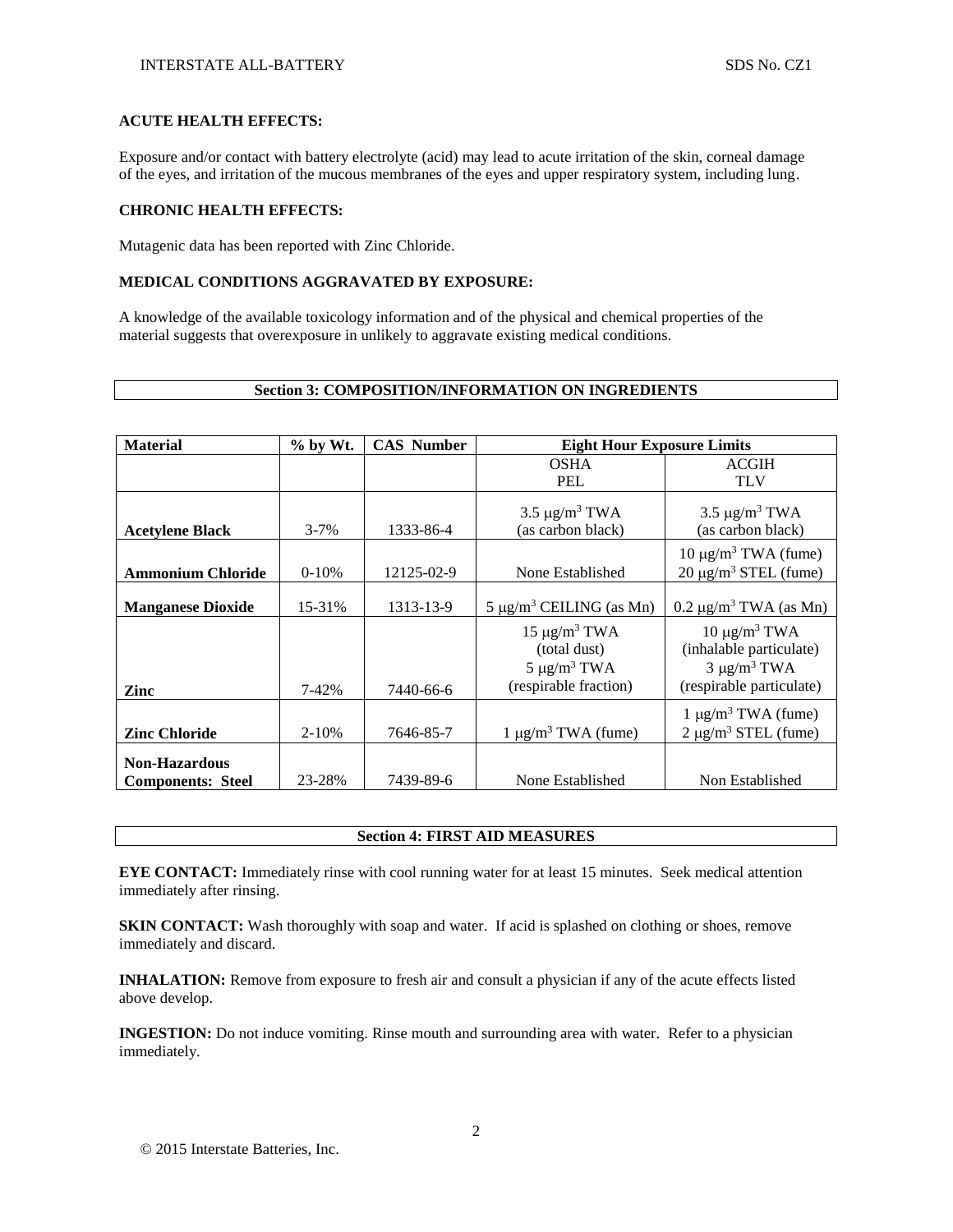## **Section 5: FIRE FIGHTING MEASURES**

**EXTINGUISHING MEDIA:** Carbon dioxide (CO2) or dry chemical fire extinguisher.

**SPECIAL FIRE FIGHTING PROCEDURES:** Firefighters should wear positive pressure self-contained breathing apparatus and full protective clothing. Fight fire from a distance or protected area. Cool fire exposed batteries to prevent rupture. Use caution when handling fire-exposed containers (containers may rocket or explode in heat of fire).

## **Section 6: ACCIDENTAL RELEASE MEASURES**

DO NOT use of finely divided combustibles materials (e.g., sawdust) for cleaning up spills. If batteries show signs of leaking, AVOID skin or eye contact with the material leaking from the battery. Dilute the leaked electrolyte with water and neutralize with diluted sulfuric acid. Use chemical resistant rubber gloves and nonflammable absorbent materials for clean-up. Do not throw out into the environment.

### **Section 7: HANDLING AND STORAGE**

**MECHANICAL CONTAINMENT:** Batteries normally evolve hydrogen which, when combined with oxygen from the air, can produce a combustible or explosive mixture unless vented. If such a mixture is present, short circuits, high temperature, or static sparks can cause an ignition.

Do not obstruct safety release vents on batteries. Encapsulation (potting) of batteries will not allow cell venting and can cause high pressure rupture.

**HANDLING:** Accidental short circuit for a few seconds will not seriously affect the battery. Prolonged short circuit will cause the battery to lose energy, and can cause the safety release vent to open. Sources of short circuits include jumbled batteries in bulk containers, metal jewelry, metal covered tables or metal belts used for assembly of batteries into devices.

**WARNING:** Do not install backwards, charge, put in fire, or mix with other battery types. May explode or leak causing injury. **Replace all batteries at the same time.**

**STORAGE:** Store in a cool, well ventilated area. Elevated temperatures can result in shortened battery life.

**CHARGING:** This battery is manufactured in a charged state. It is not designed for recharging. Recharging can cause battery leakage or, in some cases, high pressure rupture. Inadvertent charging can occur if a battery is installed backwards.

### **Section 8: EXPOSURE CONTROLS/PERSONAL PROTECTION**

**VENTILATION:** Not required under normal handling conditions. Battery should not be opened.

**RESPIRATORY PROTECTION:** None required under normal handling conditions.

**GLOVES:** Not necessary under normal conditions. Use neoprene or natural rubber gloves if handling an open or leaking battery.

**EYE PROTECTION:** Not necessary under normal conditions. Wear safety glasses with side shields if handling an open or leaking battery.

**OTHER PROTECTIVE EQUIPMENT:** None required under normal handling conditions.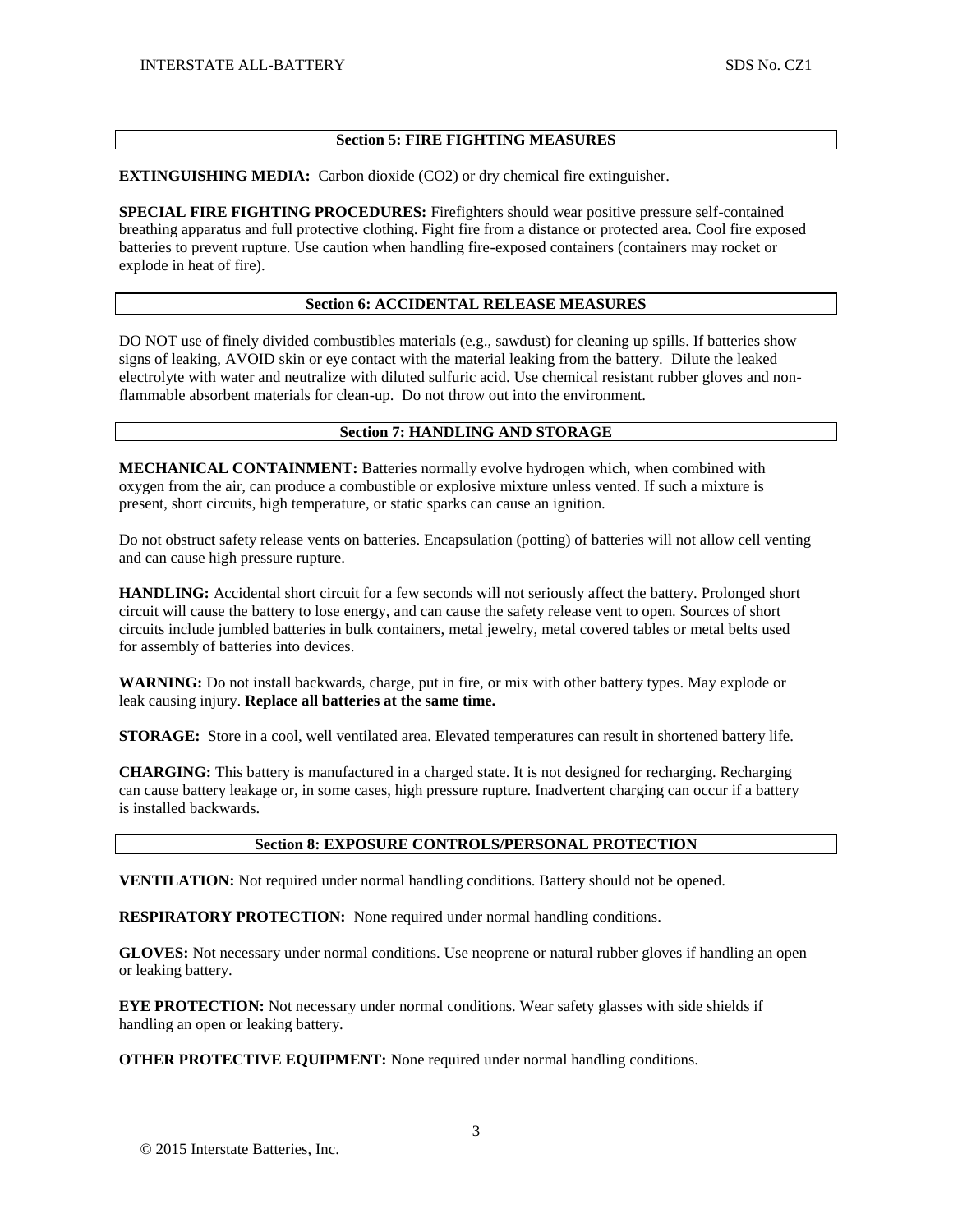## **Section 9: PHYSICAL AND CHEMICAL PROPERTIES**

**APPEARANCE (PHYSICAL STATE, & COLOR) :** Solid, Battery / Article **•** ODOR: COOR: COOR: COOR: COOR: COOR: COOR: COOR: COOR: COOR: COOR: COOR: COOR: COOR: COOR: COOR: COOR: COOR: COOR: COOR: COOR: COOR: COOR: COOR: COOR: COOR: COOR: COOR: COOR: COOR: COOR: COOR: COOR: COOR: COOR: COOR: CO **• ODOR THRESHOLD:** Not applicable **PH:** Not applicable **MELTING POINT/FREEZING POINT:** Not applicable **INITIAL BOILING POINT AND BOILING RANGE:**<br> **INITIAL BOILING POINT AND BOILING RANGE:**<br>
Not applicable<br>
Not applicable **FLASH POINT: EVAPORATION RATE:** Not applicable **FLAMMABILITY (SOLID, GAS):** Not determined<br> **FLAMMABILITY OR EXPLOSIVE LIMITS:** Not determined **UPPER/LOWER FLAMMABILITY OR EXPLOSIVE LIMITS: VAPOR PRESSURE:** Not applicable **• VAPOR DENSITY:** Not applicable **RELATIVE DENSITY:** Not applicable **SOLUBILITY(IES):** Insoluble in water **PARTITION COEFFICIENT:** *N***-OCTANOL/WATER:** Not applicable **AUTO-IGNITION TEMPERATURE:** Not applicable **DECOMPOSITION TEMPERATURE:** Not applicable

## **STABILITY: CONDITIONS TO AVOID:**

 $\square$  Unstable  $\square$  Stable  $\square$  Stable DO NOT attempt to recharge this battery. Do not abuse, mutilate or short circuit the battery.

**INCOMPATIBILITY:** Contents are incompatible with strong oxidizing agents.

**HAZARDOUS DECOMPOSITION PRODUCTS:** When exposed to extreme heat/fire batteries may rupture leaking corrosive material and/or emit toxic fumes.

**Section 10: STABILITY AND REACTIVITY**

## **HAZARDOUS POLYMERIZATION:** Will not occur.

### **Section 11: TOXICOLOGICAL INFORMATION**

Carbon zinc batteries are not hazardous waste. Under normal conditions of use, these batteries are non-toxic.

The toxicological information of the applicable internal cell materials is as follows:

### **CARBON BLACK**

| • Acute toxicity:                                |                          |  |  |  |  |
|--------------------------------------------------|--------------------------|--|--|--|--|
| Oral                                             | rat $LD50 > 15400$ mg/kg |  |  |  |  |
| Skin                                             | Unknown                  |  |  |  |  |
| Inhalation (dust)                                | Unknown                  |  |  |  |  |
| · Skin corrosivity:                              | Unknown                  |  |  |  |  |
| · Serious damage and irritant property for eyes: | Unknown                  |  |  |  |  |
| · Respiratory or skin sensitization:             |                          |  |  |  |  |
| Respiratory sensitization:                       | Unknown                  |  |  |  |  |
| Skin sensitization:                              | Unknown                  |  |  |  |  |
| · Germline mutagenicity:                         | <b>I</b> Inknown         |  |  |  |  |

- ・Carcinogenicity: GHS: Category 2
	- ACGIH: A3 –Confirmed animal carcinogen but relevance to human carcinogen is unknown. IARC: Group 2B possibly carcinogenic to human. The cancer might be caused.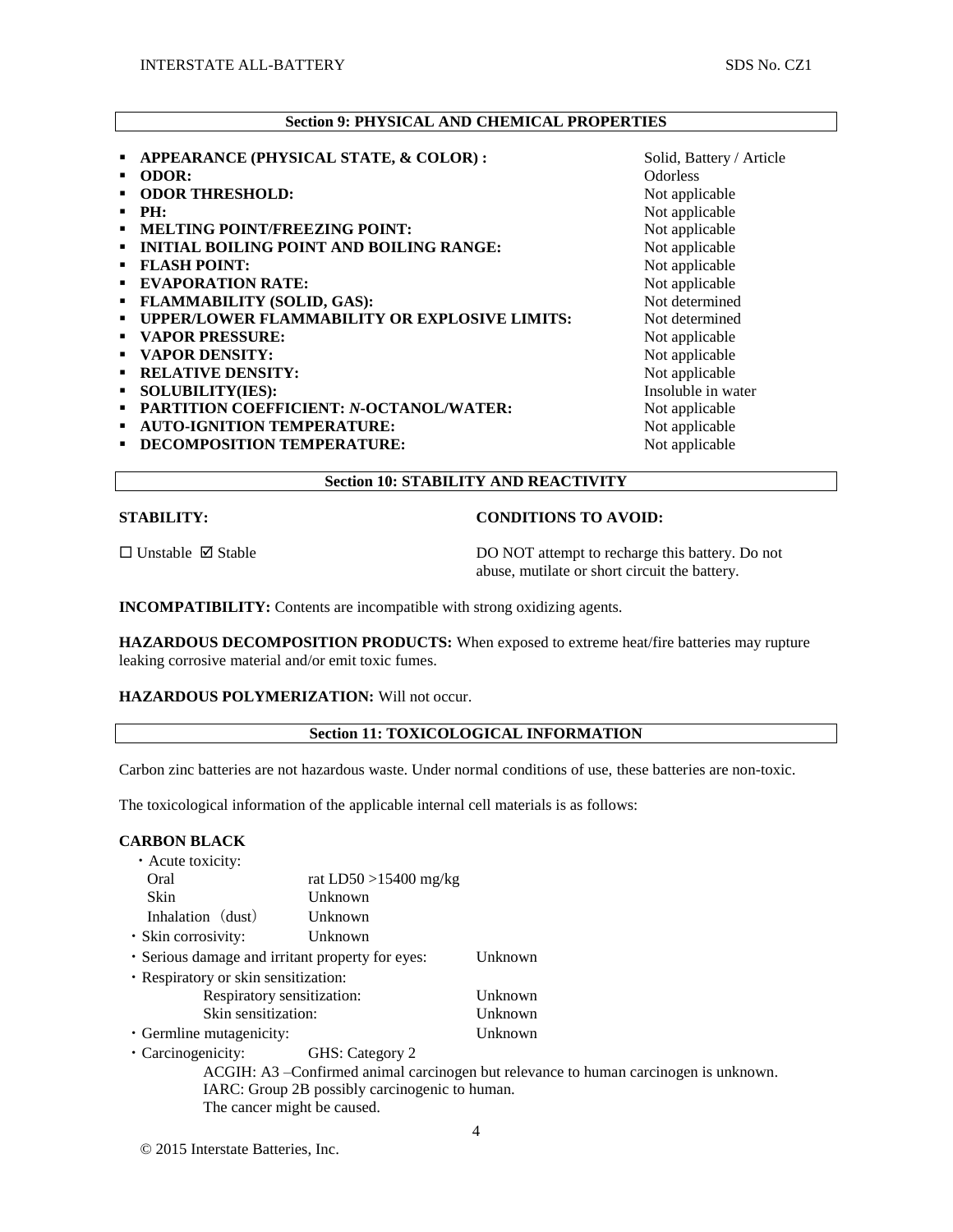- ・Reproduction Toxicity: Unknown.
- ・Certain target organ/ Systemic toxicity (single exposure): Unknown.
- ・Certain target organ/ Systemic toxicity (repeated exposure):
	- GHS: Category 1
	- The disorder of the pulmonary is caused by long-term or repeated inhalation exposure.

### **MANGANESE DIOXIDE**

| • Acute toxicity:                                             |                                                                  |                                     |  |  |  |
|---------------------------------------------------------------|------------------------------------------------------------------|-------------------------------------|--|--|--|
| Oral                                                          | GHS: Category 3. Harmful if swallowed                            |                                     |  |  |  |
| Skin                                                          | GHS: It is not possible to classify                              |                                     |  |  |  |
| Inhalation (steam)                                            | GHS: It is not possible to classify                              |                                     |  |  |  |
| Inhalation (dust)                                             | GHS: It is not possible to classify                              |                                     |  |  |  |
| • Skin corrosivity:                                           | GHS: Category 1B.                                                |                                     |  |  |  |
|                                                               | Serious chemical wound of the skin and damage of eyes is caused. |                                     |  |  |  |
| • Serious damage and irritant property for eyes:              |                                                                  | GHS: Category 1                     |  |  |  |
| • Respiratory or skin sensitization:                          |                                                                  |                                     |  |  |  |
| Respiratory sensitization:                                    |                                                                  | GHS: It is not possible to classify |  |  |  |
| Skin sensitization:                                           |                                                                  | GHS: out of Category                |  |  |  |
| • Germline mutagenicity:                                      |                                                                  | GHS: out of Category                |  |  |  |
| • Carcinogenicity:                                            |                                                                  | GHS: It is not possible to classify |  |  |  |
| • Reproduction Toxicity:                                      |                                                                  | GHS: It is not possible to classify |  |  |  |
| • Certain target organ/ Systemic toxicity (single exposure):  |                                                                  |                                     |  |  |  |
| GHS: Category 1                                               |                                                                  |                                     |  |  |  |
| The disorder of the respiratory system is caused              |                                                                  |                                     |  |  |  |
| • Certain target organ/ Systemic toxicity (repeated exposure) |                                                                  |                                     |  |  |  |
| GHS: It is not possible to classify                           |                                                                  |                                     |  |  |  |

### **Section 12: ECOLOGICAL INFORMATION**

Issues such as ecotoxicity, persistence and bioaccumulation are not applicable for articles.

### **Section 13: DISPOSAL**

Dispose of in compliance with federal, state/provincial and local regulations.

*Non-Household Setting (US Federal)*: Carbon zinc batteries in their original form (finished consumer product), when disposed of as waste, are considered **non-hazardous** waste according to Federal RCRA regulation (40 CFR 261).

*Household Use:* Carbon zinc batteries can be safely disposed of with normal household waste. Do not accumulate large quantities used batteries for disposal as accumulation could cause batteries to short-circuit.

Do not incinerate.

It is recommended that the batteries be recycled. To find an Interstate All Battery Store that will send Carbon Zinc batteries for recycling, please go to the dealer locator function found at [www.interstatebatteries.com.](http://www.interstatebatteries.com/)



© 2015 Interstate Batteries, Inc.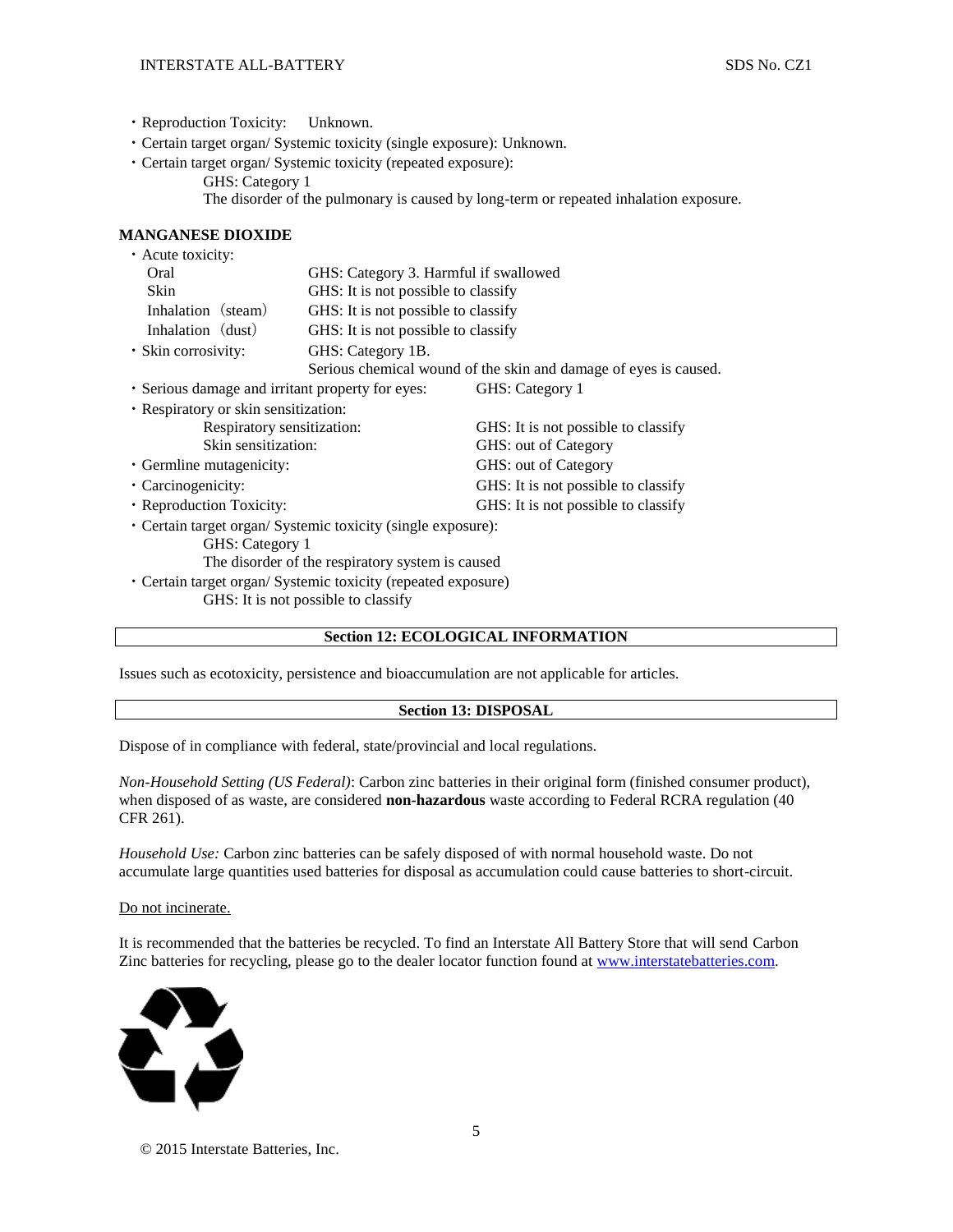## **Section 14: TRANSPORTATION INFORMATION**

## **UN NUMBER:** UN3028 **UN PROPER SHIPPING NAME:** Batteries, Dry, Sealed, Solid **TRANSPORT HAZARD CLASS:** Class 8 PACKING GROUP: III

Carbon zinc batteries are considered to be "dry cell" batteries and are unregulated for purposes of transportation by the U.S. Department of Transportation (DOT), International Civil Aviation Administration (ICAO), International Air Transport Association (IATA), and the International Maritime Organization (IMO). The only requirements for shipping these batteries by DOT is Special Provision 130 which states: "Batteries, dry are not subject to the requirements of this subchapter only when they are offered for transportation in a manner that prevents the dangerous evolutions of heat (for example, by the effective insulation of exposed terminals). The only requirement for shipping these batteries by ICAO and IATA is Special Provision A123 which states: "An electrical battery or battery powered device having the potential of dangerous evolutions of heat that is not prepared so as to prevent a short-circuit (e.g. in the case of batteries, by the effective insulation of exposed terminals; or in the case of equipment, by disconnection of the battery and protection of exposed terminals) is forbidden from transportation."

Securely pack in strong outer packaging. Be sure to protect against short-circuiting by positioning batteries side-by-side. Carbon zinc batteries are accepted for shipping by FedEx and UPS.

### **Provision 130 in 49 CFR 172.102 says:**

"Batteries, dry, sealed, n.o.s.," commonly referred to as dry batteries, are hermetically sealed and generally utilize metals (other than lead) and/or carbon as electrodes. These batteries are typically used for portable power applications. The rechargeable (and some non-rechargeable) types have gelled alkaline electrolytes (rather than acidic) making it difficult for them to generate hydrogen or oxygen when overcharged and therefore, differentiating them from non-spillable batteries. Dry batteries specifically covered by another entry in the § 172.101 Table must be transported in accordance with the requirements applicable to that entry. For example, nickel-metal hydride batteries transported by vessel in certain quantities are covered by another entry (see Batteries, nickel-metal hydride, UN3496). Dry batteries not specifically covered by another entry in the § 172.101 Table are covered by this entry ( *i.e.,* Batteries, dry, sealed, n.o.s.) and are not subject to requirements of this subchapter except for the following:

(a) *Incident reporting.* For transportation by aircraft, a telephone report in accordance with § 171.15(a) is required if a fire, violent rupture, explosion or dangerous evolution of heat (i.e*.,* an amount of heat sufficient to be dangerous to packaging or personal safety to include charring of packaging, melting of packaging, scorching of packaging, or other evidence) occurs as a direct result of a dry battery. For all modes of transportation, a written report submitted, retained, and updated in accordance with § 171.16 is required if a fire, violent rupture, explosion or dangerous evolution of heat occurs as a direct result of a dry battery or battery-powered device.

(b) *Preparation for transport.* Batteries and battery-powered device(s) containing batteries must be prepared and packaged for transport in a manner to prevent:

(1) A dangerous evolution of heat;

(2) Short circuits, including but not limited to the following methods:

- (i) Packaging each battery or each battery-powered device when practicable, in fully enclosed inner packaging made of non-conductive material;
- (ii) Separating or packaging batteries in a manner to prevent contact with other batteries, devices or conductive materials (e.g*.,* metal) in the packaging; or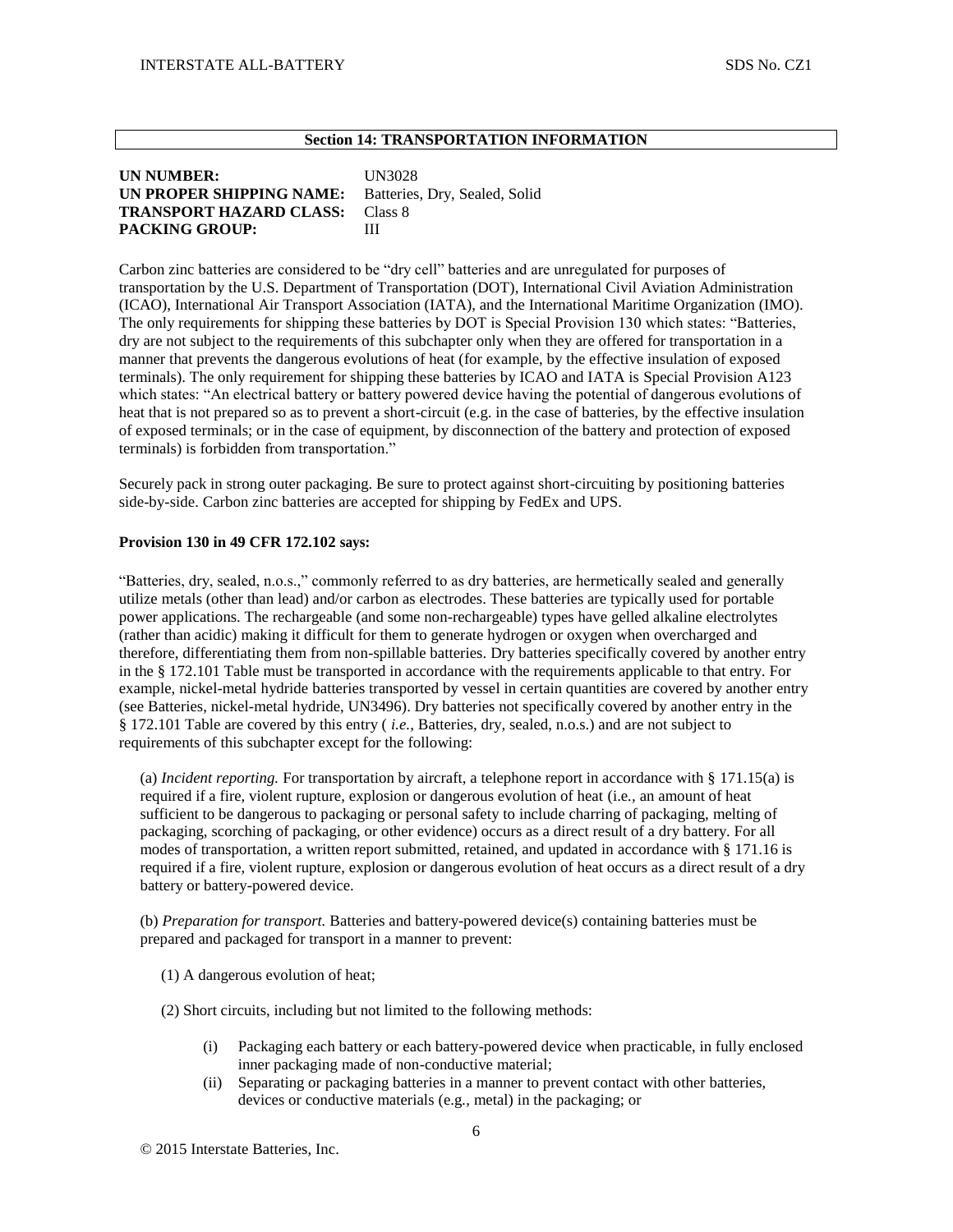(iii) Ensuring exposed terminals or connectors are protected with non-conductive caps, nonconductive tape, or by other appropriate means; and

(3) Damage to terminals. If not impact resistant, the outer packaging should not be used as the sole means of protecting the battery terminals from damage or short circuiting. Batteries must be securely cushioned and packed to prevent shifting which could loosen terminal caps or reorient the terminals to produce short circuits. Batteries contained in devices must be securely installed. Terminal protection methods include but are not limited to the following:

- (i) Securely attaching covers of sufficient strength to protect the terminals;
- (ii) Packaging the battery in a rigid plastic packaging; or
- (iii) Constructing the battery with terminals that are recessed or otherwise protected so that the terminals will not be subjected to damage if the package is dropped.

(c) *Additional air transport requirements.* For a battery whose voltage (electrical potential) exceeds 9 volts—

(1) When contained in a device, the device must be packaged in a manner that prevents unintentional activation or must have an independent means of preventing unintentional activation ( *e.g.,* packaging restricts access to activation switch, switch caps or locks, recessed switches, trigger locks, temperature sensitive circuit breakers, *etc.* ); and

(2) An indication of compliance with this special provision must be provided by marking each package with the words "not restricted" or by including the words "not restricted" on a transport document such as an air waybill accompanying the shipment.

(d) *Used or spent battery exception.* Used or spent dry batteries of both non-rechargeable and rechargeable designs, with a marked rating up to 9-volt that are combined in the same package and transported by highway or rail for recycling, reconditioning, or disposal are not subject to this special provision or any other requirement of the HMR. Note that batteries utilizing different chemistries ( *i.e.,* those battery chemistries specifically covered by another entry in the § 172.101 Table) as well as dry batteries with a marked rating greater than 9-volt may not be combined with used or spent batteries in the same package. Note also that this exception does not apply to batteries that have been reconditioned for reuse.

## **Special Provision A123 in the IATA Dangerous Goods Regulations says:**

This entry applies to Batteries, electric storage, not otherwise listed in Subsection 4.2 – List of Dangerous Goods. Examples of such batteries are: alkali-manganese, zinc-carbon, nickel-metal hydride and nickelcadmium batteries. Any electrical battery or battery powered device, equipment or vehicle having the potential of dangerous evolution of heat must be prepared for transport so as to prevent:

(a) A short-circuit (e.g. in the case of batteries, by the effective insulation of exposed terminals; or, in the case of equipment, by disconnection of the battery and protection of exposed terminals) is forbidden from transport; and

(b) Accidental activation

The words "Not Restricted" and the Special Provision number must be included in the description of the substance on the Air Waybill as required by 8.2.6, when an Air Waybill is issued.

**TRANSPORT CANADA TRANSPORTATION OF DANGEROUS GOODS REGULATIONS:** Carbon zinc batteries are not classified as dangerous goods and are exempt for the TDG Regulations